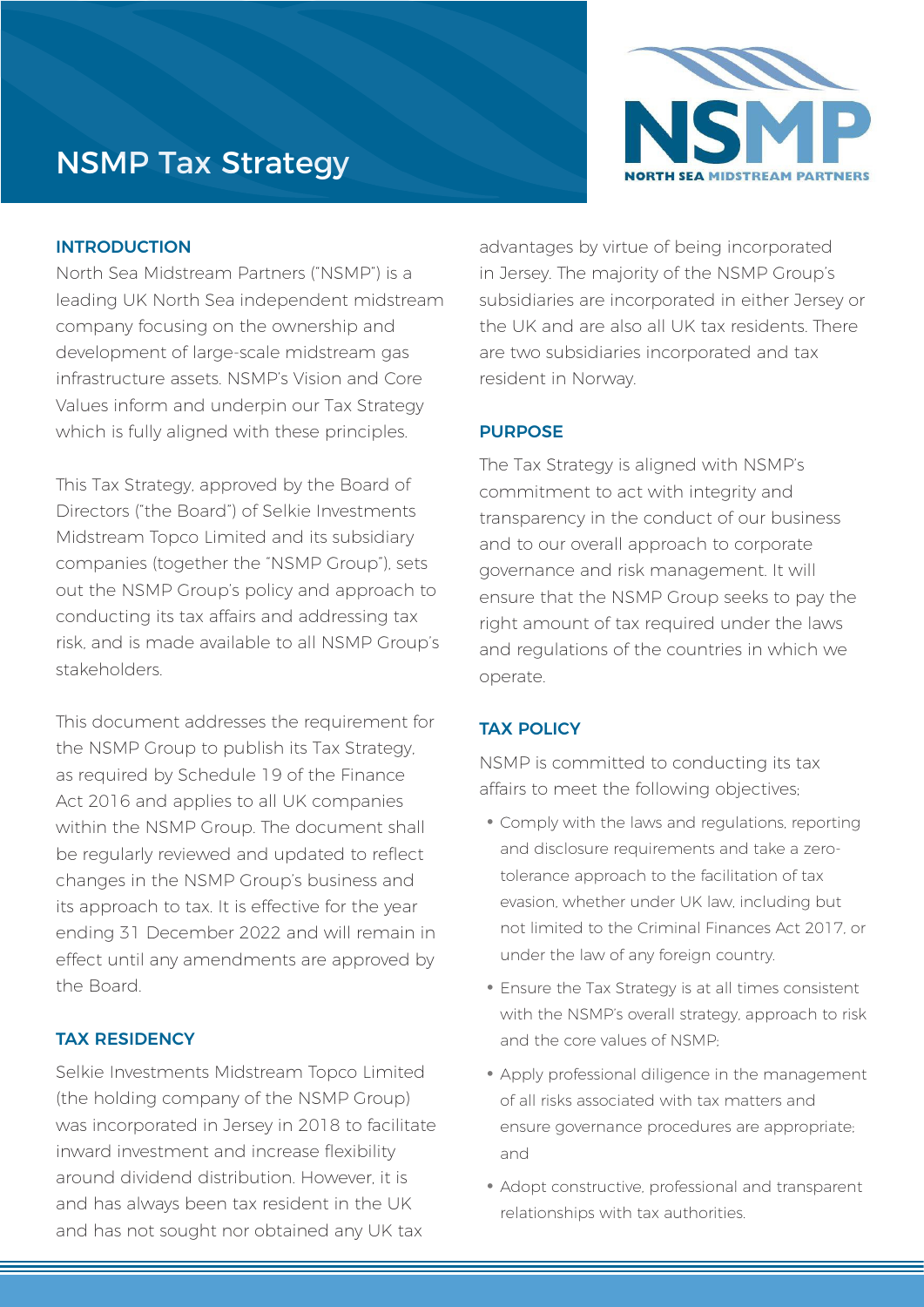

# **KEY PRINCIPLES**

# 1. Approach to tax risk management and governance arrangements

All tax compliance is outsourced to a third party, but this is reviewed by the management team who take responsibility for ensuring effective risk management and internal control, including maintaining the risk register and ensuring risks are mitigated where possible.

The Board of Selkie Investments Midstream Topco Limited is ultimately accountable in respect of all tax matters. The Board and the Audit & Risk Committee provide oversight in ensuring that tax is given due consideration within the business and ensure that tax risk is managed appropriately.

The Chief Financial Officer has day to day responsibility for the NSMP Group's approach to tax, which includes the identification, prioritisation and monitoring of tax risk across the business. Significant tax risks are escalated to the Audit & Risk Committee and the Board.

The Audit & Risk Committee meets several times each year. Tax will be included within the scope of review of the Audit & Risk Committee.

The Board meets several times each year. The Chief Financial Officer will provide regular updates on tax compliance and risk matters during scheduled Board meetings.

Diligent professional care and judgement will be employed to assess tax risks in order to arrive at well-reasoned conclusions on how the risks should be managed. Where there is uncertainty as to the application or

interpretation of tax law, appropriate advice will be taken from third party advisors to support the decision-making process.

We comply with the Senior Accounting Officer ("SAO") requirements and undertake regular reviews of our tax processes.

## 2. Attitude to tax planning

We consider that we have a low tolerance for tax risk and we seek to minimise the risk of uncertainty and tax disputes; as such, the Group adopts a prudent approach to tax planning whilst at the same time supporting the strategy and operations of the business.

We do not enter into artificial arrangements in order to avoid taxation or frustrate the intent of tax laws. Where there is uncertainty as to the application or interpretation of tax law, appropriate advice will be taken from third party advisors to support the decision-making process.

When making decisions on tax we consider the materiality of each matter as well as the costs of effective risk mitigation actions. Tax risk is judged on a case by case basis.

## 3. Compliance with laws and regulations

The NSMP Group will always comply with applicable tax laws and regulations in the countries in which we operate. We are committed to meeting all legal and regulatory requirements in paying the correct amounts of tax and adhering to all applicable reporting and disclosure obligations.

There are clear management responsibilities, backed up by regular monitoring and review. We will obtain external advice where necessary to ensure compliance.